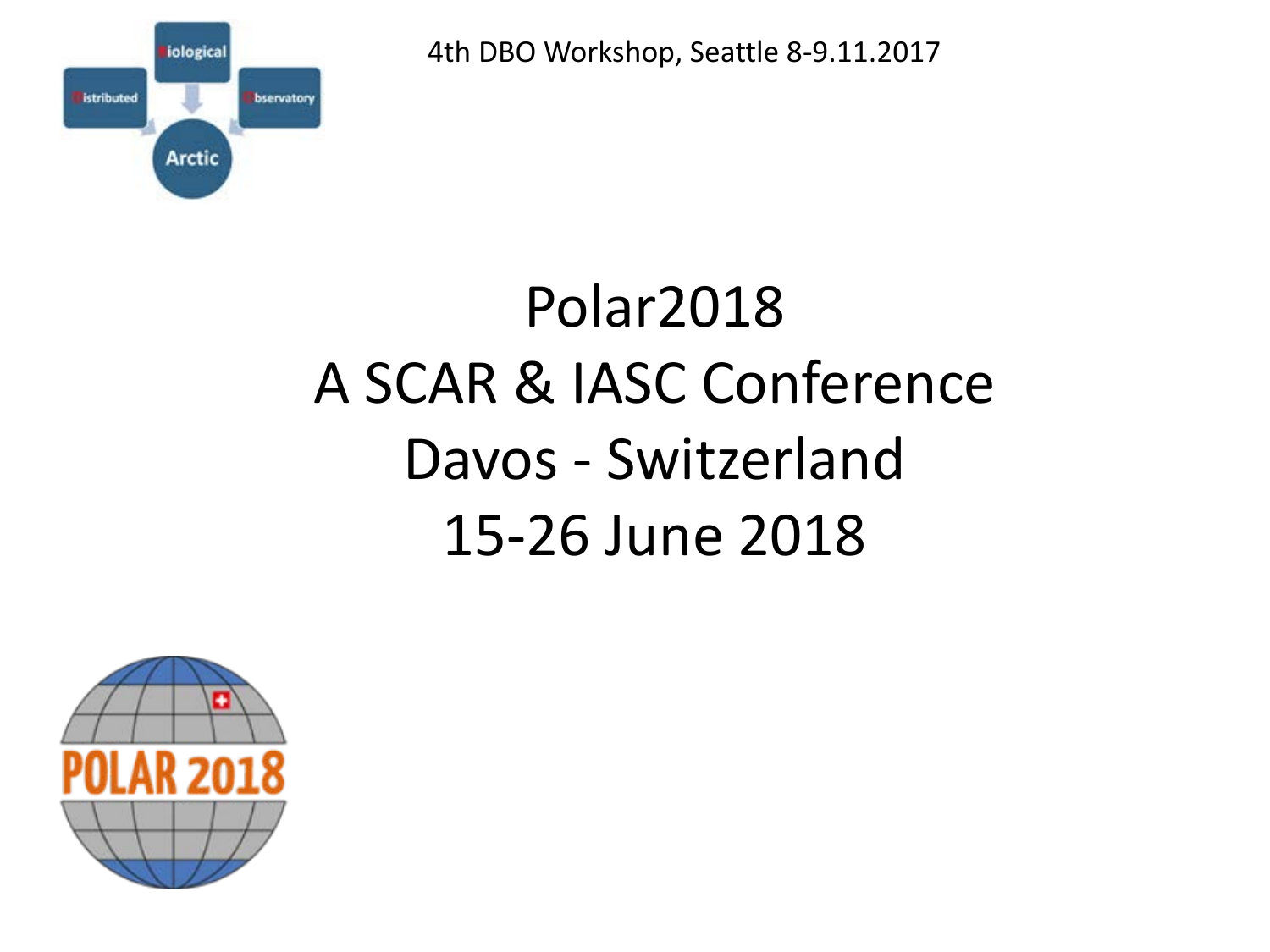## **Productivity, Biodiversity & Ecosystem Shifts at Cryosphere-Ocean Boundaries (BE-5)**

Category: Biology, Ecology, Ecosystems, Biodiversity

- Keywords: **Productivity, Antarctic, Arctic, Ecosystems, Biodiversity, Fjords, Ecosystem Function, Climate Warming, Glaciers, Sea Ice**
- **Lead Convener: Lee Cooper**
- Co-conveners: Monika Kędra, Craig Smith, Irene Schloss, Paul Renaud, Mikael Sejr

## • **Submission deadline: 12th November 2017**

The boundaries between the cryosphere and ocean are shifting as the climate warms in both the Arctic and Antarctic. This session will explore the **possible responses of biological systems to changing ice cover**, and expand our understanding on **how climate warming is likely to further alter ecosystem processes** across this boundary. High latitude **productivity** and associated ecosystem adjustments is a key organizing principle that could help bridge information and insights from across multiple disciplines. We invite contributions from studies investigating ecosystem consequences of cryosphere changes in glacially influenced systems such as fjords and adjacent coastal ecosystems, ice shelves and underlying ocean waters, as well as continental shelves impacted by retreating sea ice, including recent changes that are already apparent. Observational, experimental, and modeling studies leading to a mechanistic understanding of processes that are related to productivity and its influences on biodiversity and ecosystem structure are equally welcome. This session aims to bring together **diverse perspectives on the future of Arctic and Antarctic productivity and impacts on ecological structure**. The session will also seek to identify knowledge and/or data gaps, which might limit our collective ability to understand connectivity across polar systems.